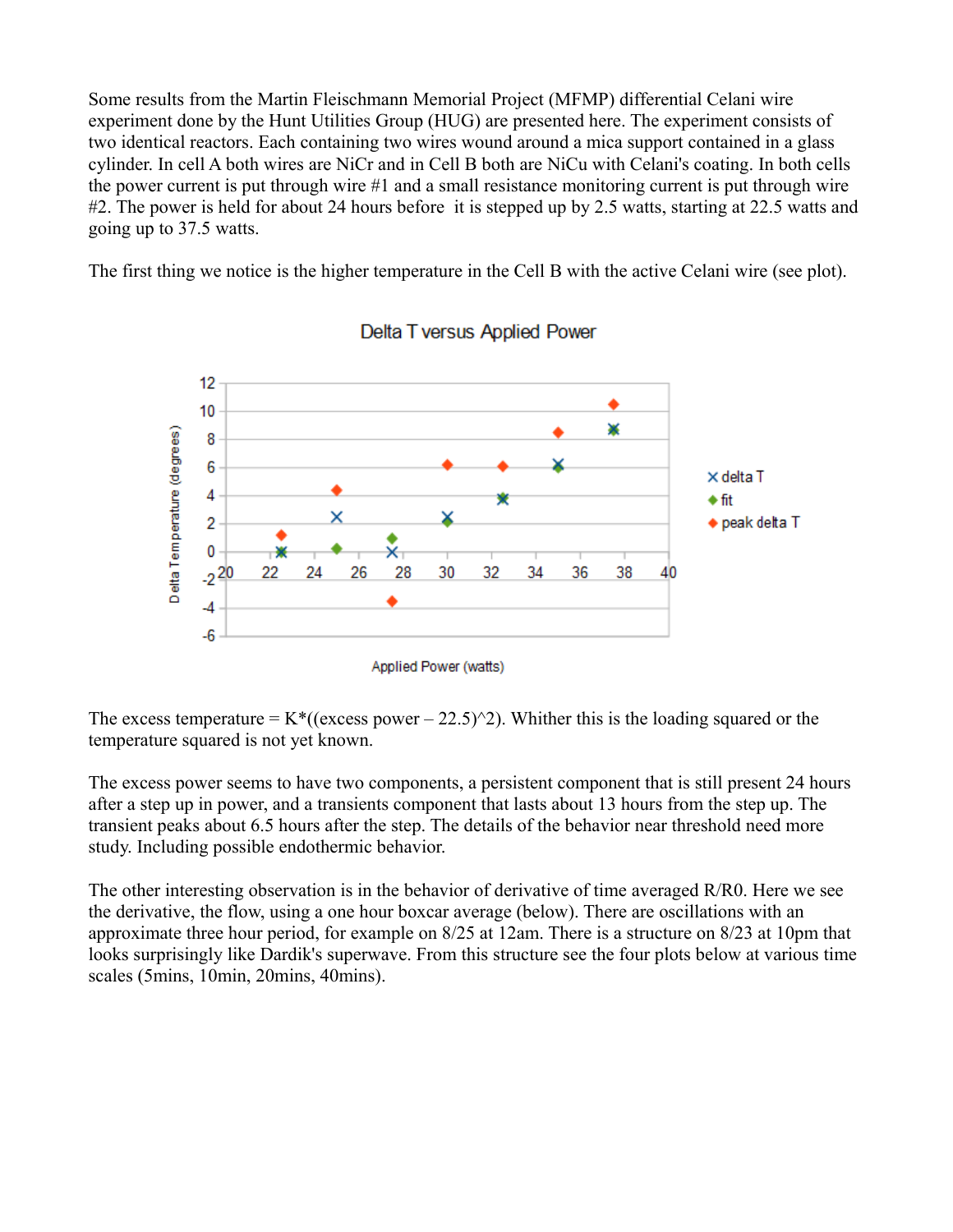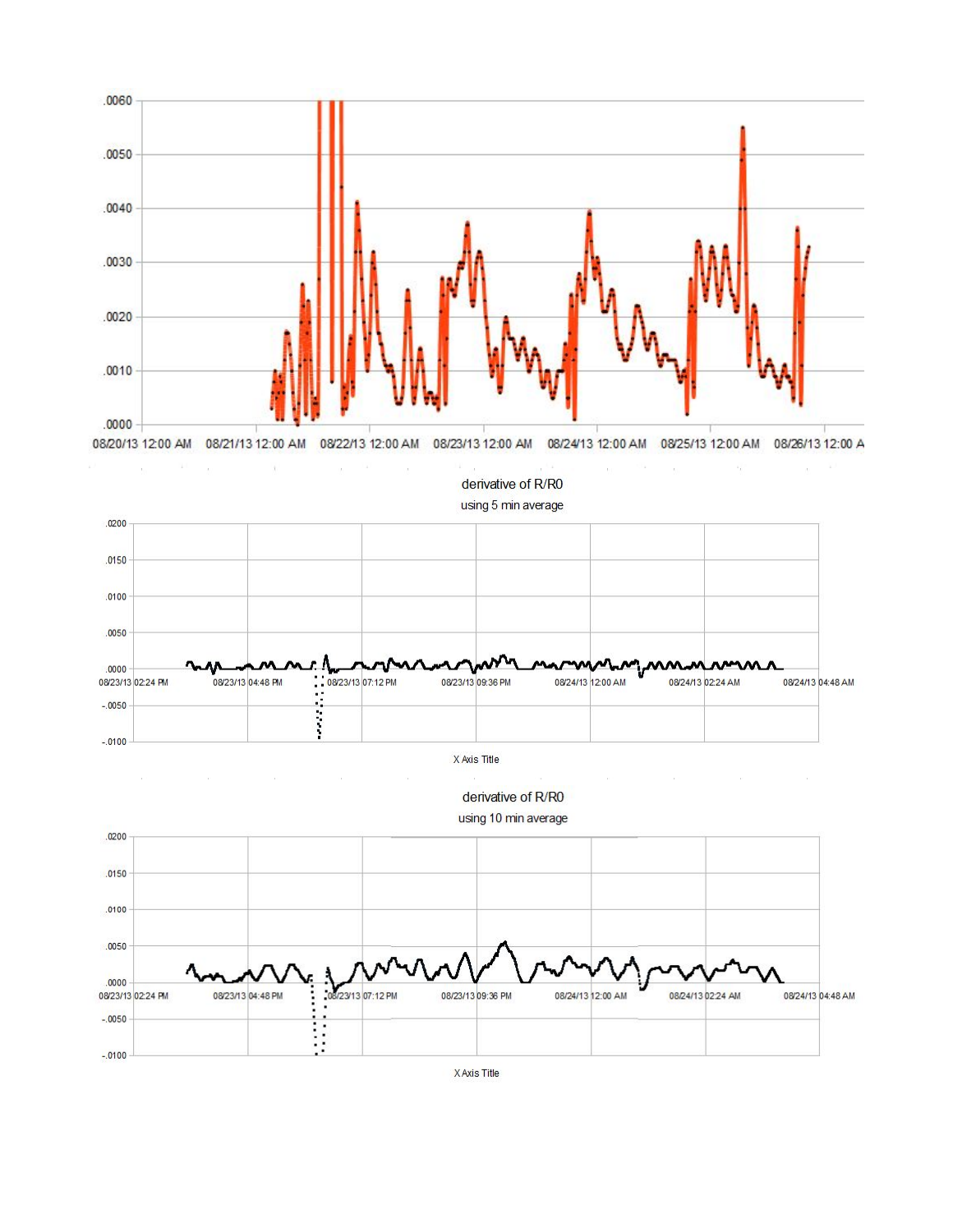

Clearly behavior on several time scales is present.

Using the diffusivity of hydrogen in nickel the three hour period would correspond to a distance of about 5 microns. It is possible this is the thickness of the layers added to the Celani wire. To study this one could compare the oscillation from the 434 layer wire, data show in this report, with data from the 360 layer wire, possible further work.

The 13 hour transient peak in excess heat after a step may be related to the 15-30 minute time scale value of dR/dt, loading, for the wire. The first set of plots below is the 15 minute average data, the second set is the 30 minute average data.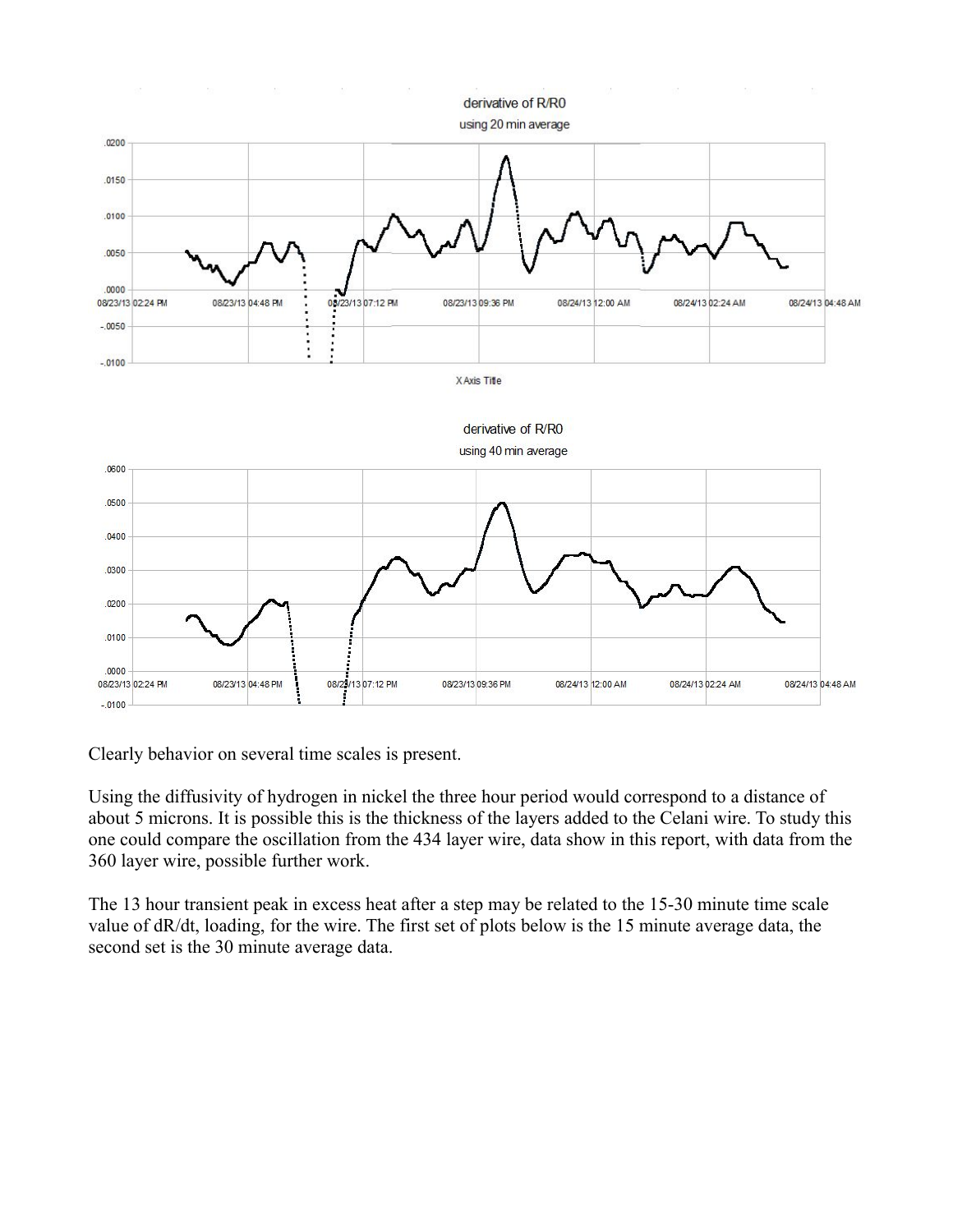delta T, ext A T, ext B T versus time



The plot below for 30 minutes averaged data also included dR/dt for the NiCr wire. It is lower by over a factor of 10 from the dR/dt values for the active NiCu Celani wire.



The last observation is on the final step where the power level is decreased the dR/dt value for the Celani active wire actually falls below the dR/dt of the NiCr wire. In parallel the Celani wire falls in temperature and the NiCr wire in Cell A rises in temperature a small amount.